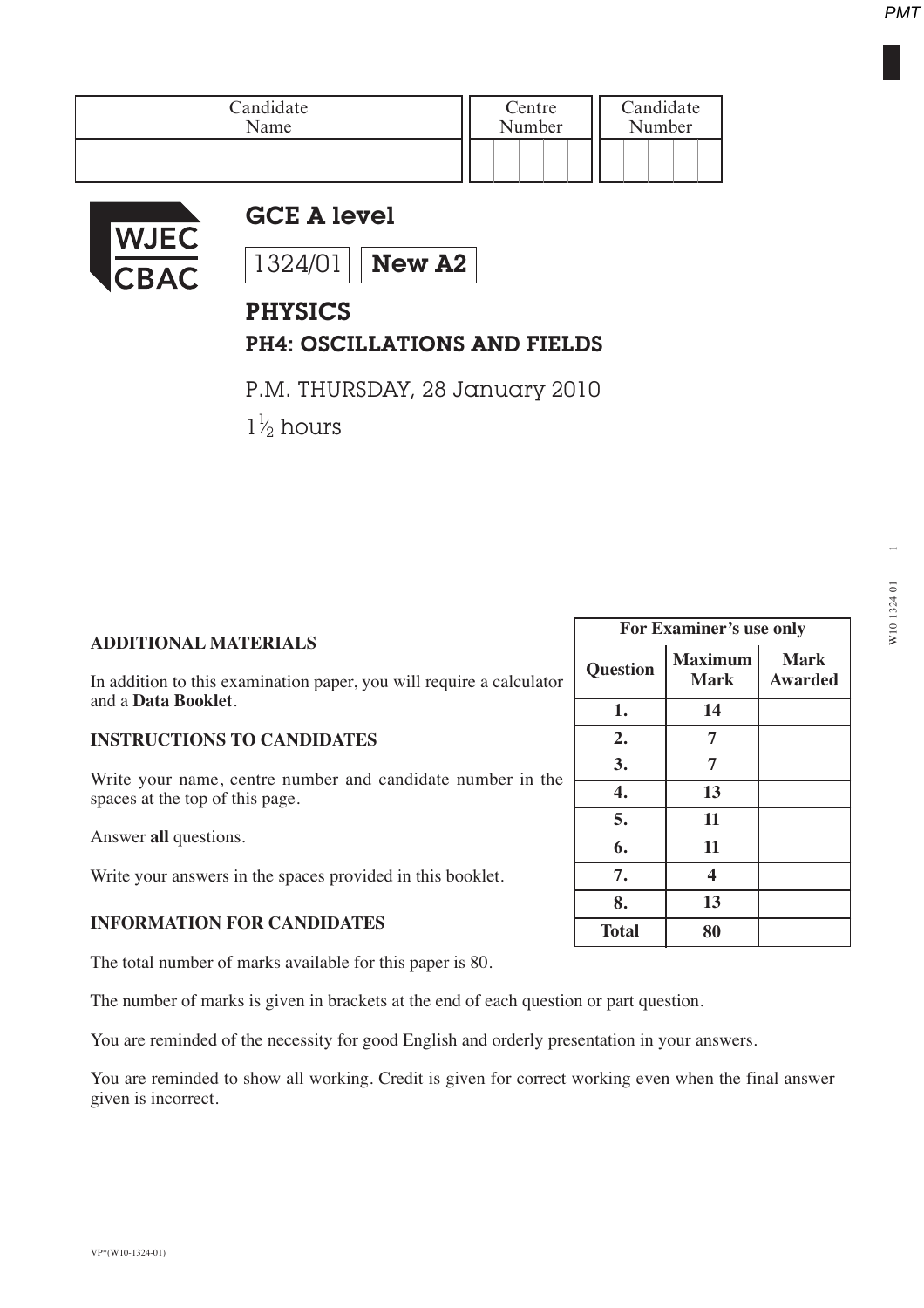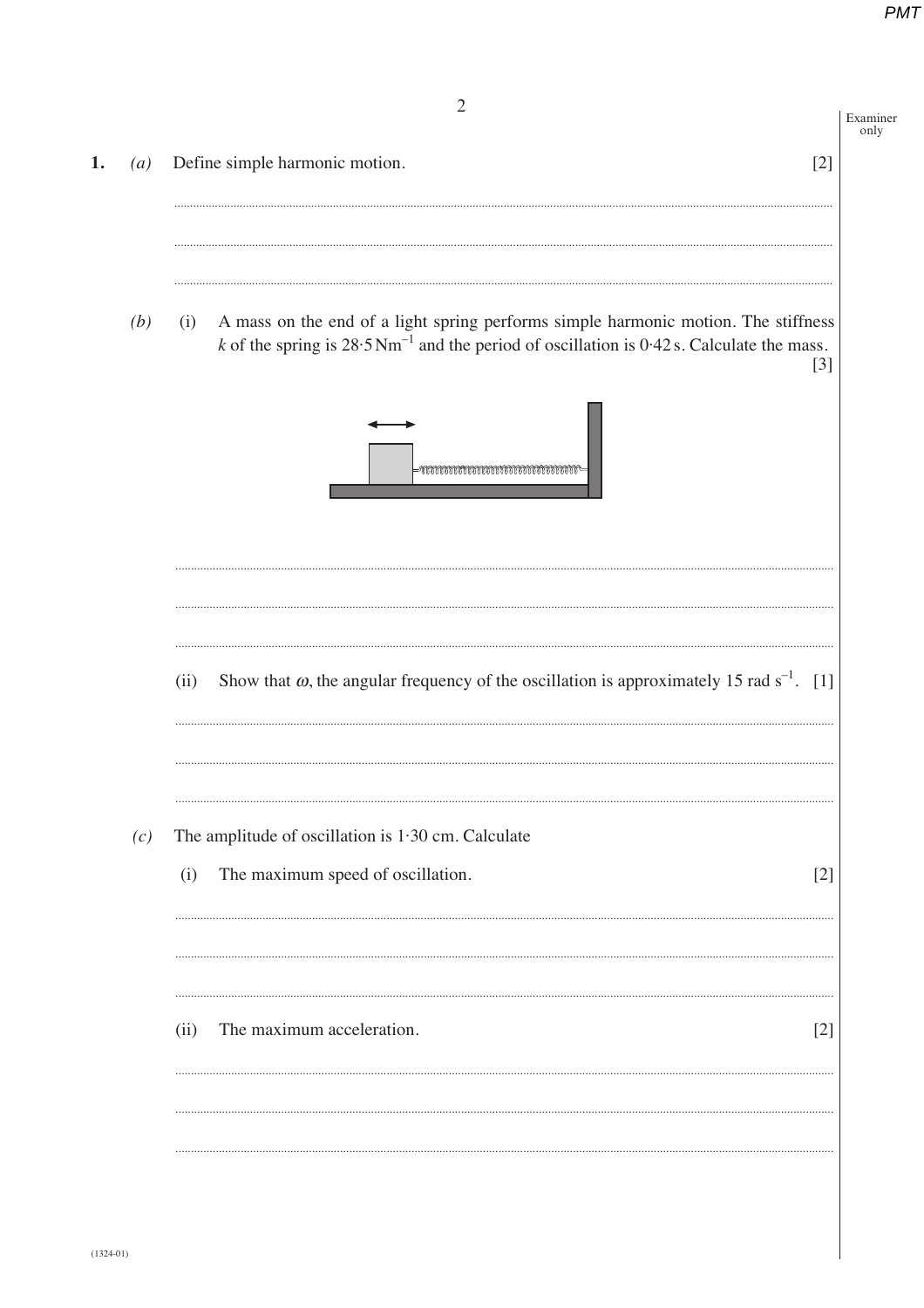Examiner  $\overline{only}$ 

 $(d)$ The time of oscillation starts when the mass is passing the equilibrium position moving to the right. The position  $x$  of the mass at time  $t$  is then given by

```
x = A \sin(\omega t)
```
(i) At what time will the acceleration of the mass first be of maximum magnitude?  $[1]$ 

(ii) Calculate a time when the acceleration of the mass is  $2.10 \text{ m s}^{-2}$  to the left.  $[3]$ 

 $\infty$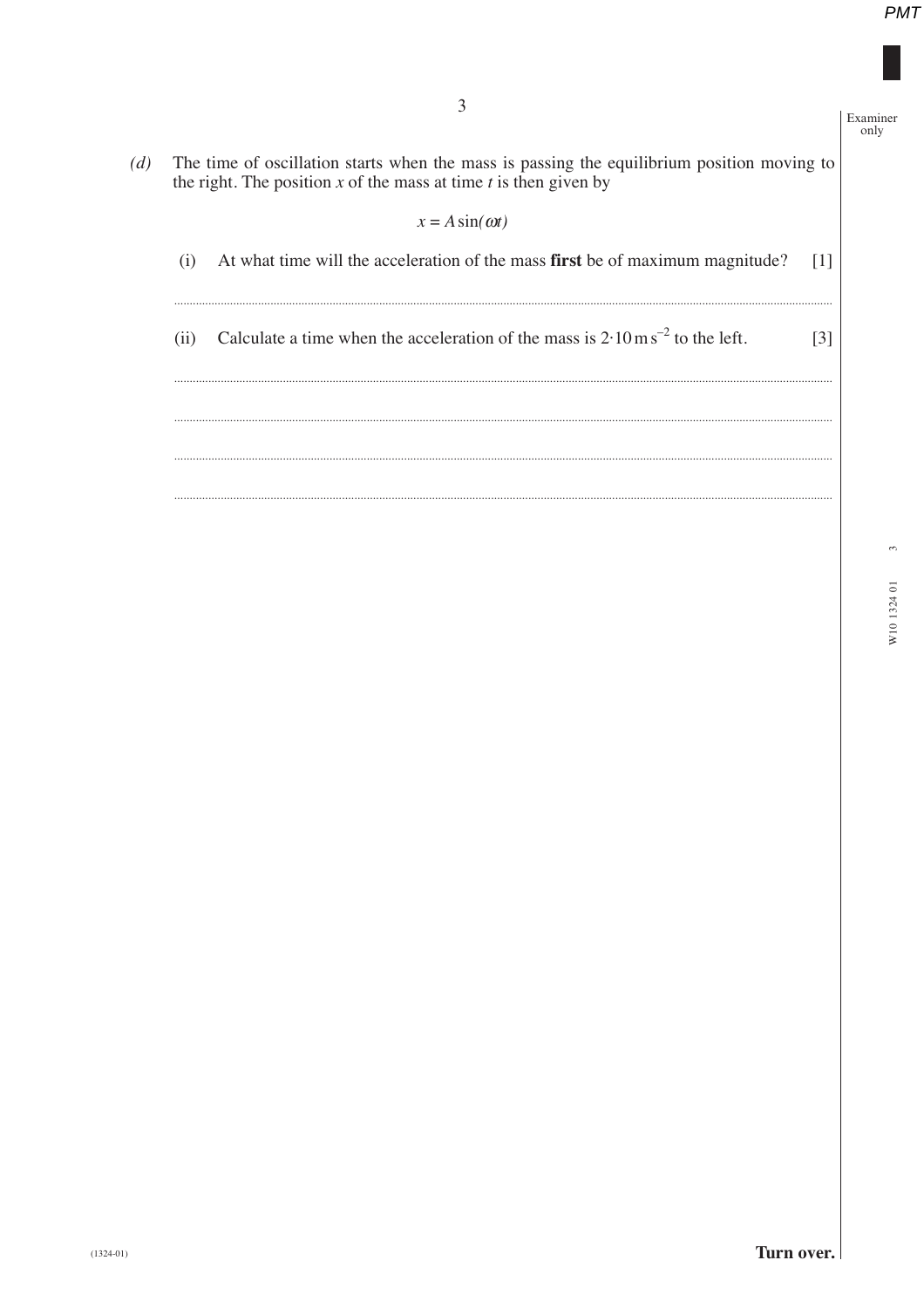Examiner only

A photon of red light of wavelength 620 nm is incident upon a stationary hydrogen atom of mass  $2.$  $1.67 \times 10^{-27}$  kg. It then rebounds in the opposite direction with approximately the same wavelength (within 2 significant figures).

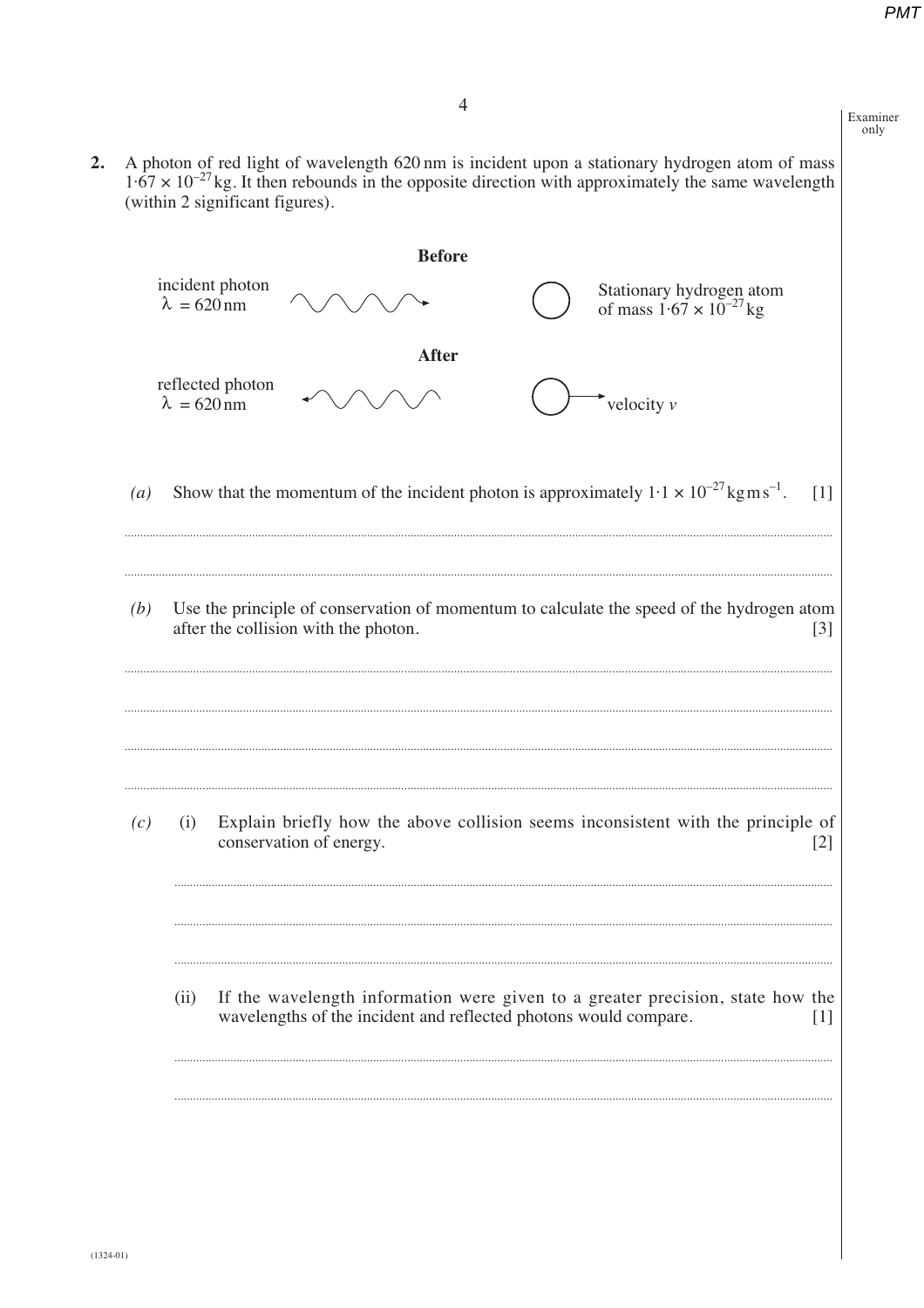Examiner only

 $[2]$ 

A gas is contained in a cylinder as shown.  $3.$ 

| $p = 60 \text{ kPa}$       |  |
|----------------------------|--|
| $V = 0.050 \,\mathrm{m}^3$ |  |
| $T = 278 \text{ K}$        |  |
|                            |  |

Show that the amount of gas in the cylinder is approximately  $1.3$  moles.  $\left(a\right)$ 

 $(b)$ The mass of the gas is  $0.171\text{kg}$ . Calculate the root-mean-square speed of the gas  $(i)$ particles in the cylinder.  $\lceil 3 \rceil$  $[2]$ (ii) Calculate the molar mass of the gas in the cylinder. 

 $\sqrt{2}$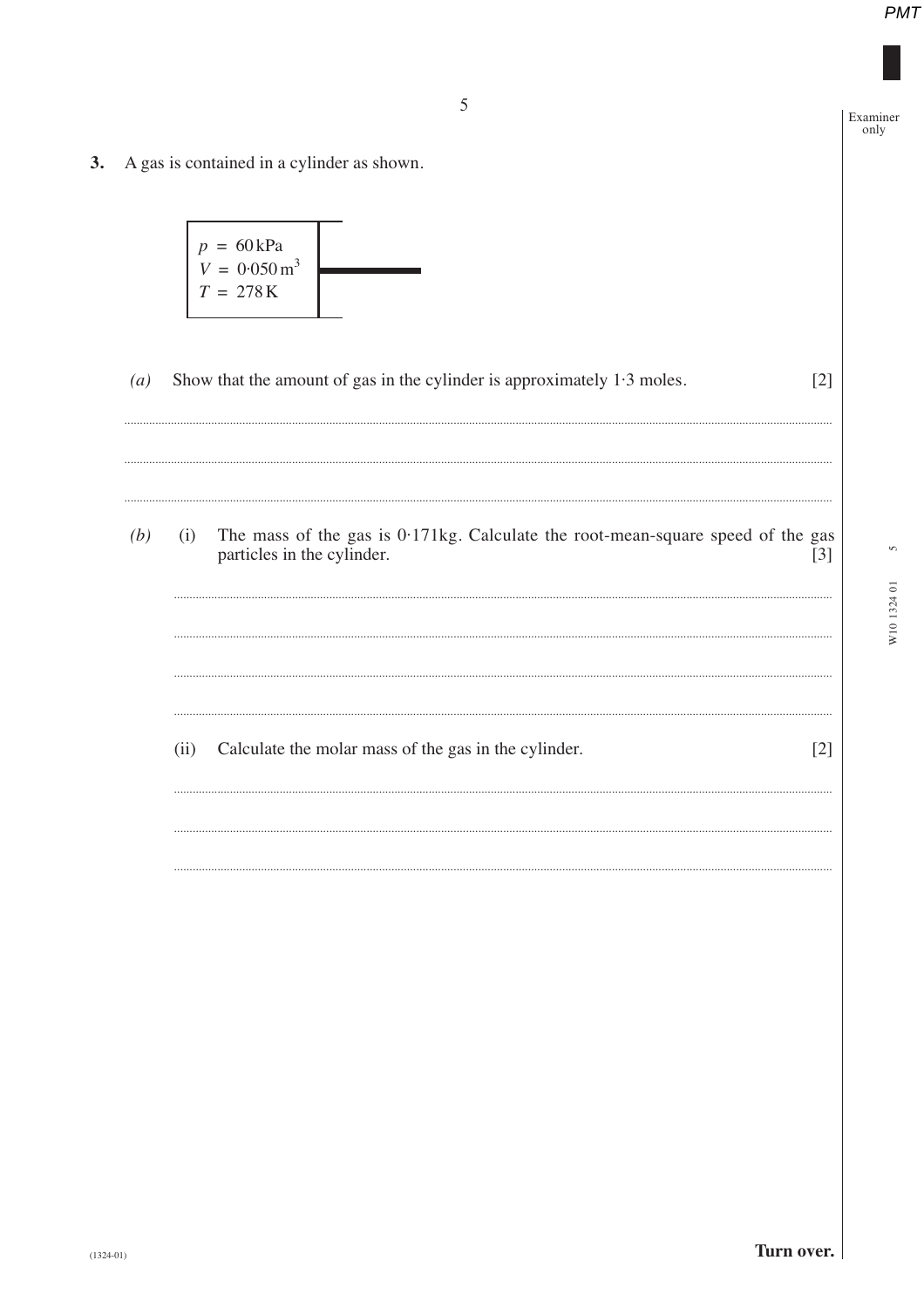Examiner only



4. A gas undergoes a thermodynamic cycle, ABCDA, as shown in the  $p$ -V diagram.

B 60 pressure /  $kPa$  40 D  $\overline{C}$  $20$  $\overline{0}$  $25$  $\overline{50}$  $7\overline{5}$  $100$  $\overline{0}$ Volume/ $10^{-3}$ m<sup>3</sup> The first law of thermodynamics can be written in the form  $\Delta U = Q - W$  $(a)$ Sate the meaning of **each** term.  $\lceil 2 \rceil$  $(b)$ Calculate the work done by the gas during process AB.  $(i)$  $\lceil 2 \rceil$  $(ii)$ The temperatures at point A and B are 278K and 556K respectively and the amount of gas is 1.3 moles. The internal energy of the gas is given by the equation  $U = \frac{3}{2} nRT$ . Calculate the change in internal energy of the gas during the process AB.  $\lceil 2 \rceil$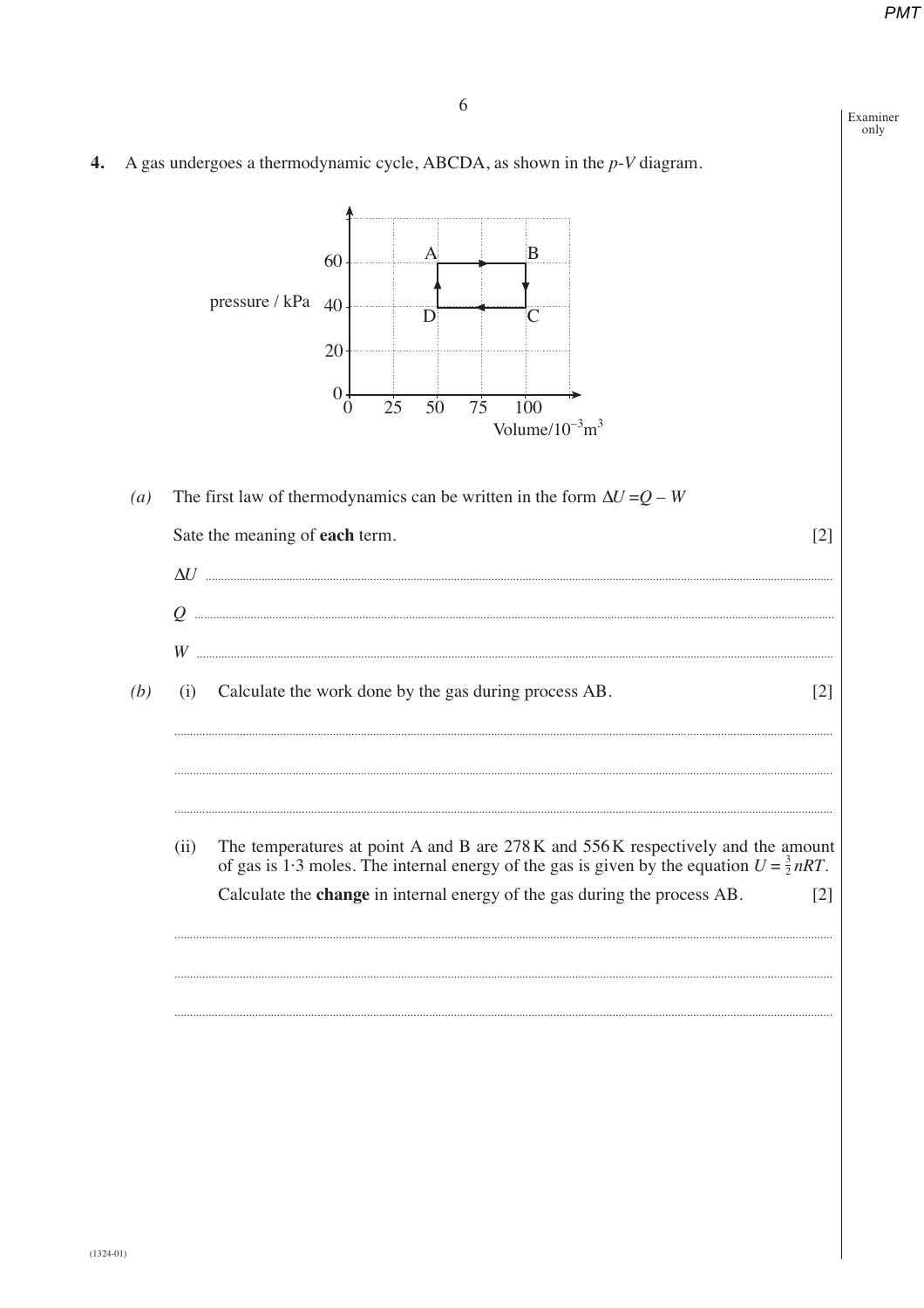$\overline{a}$ 

W10 1324 01

Turn over.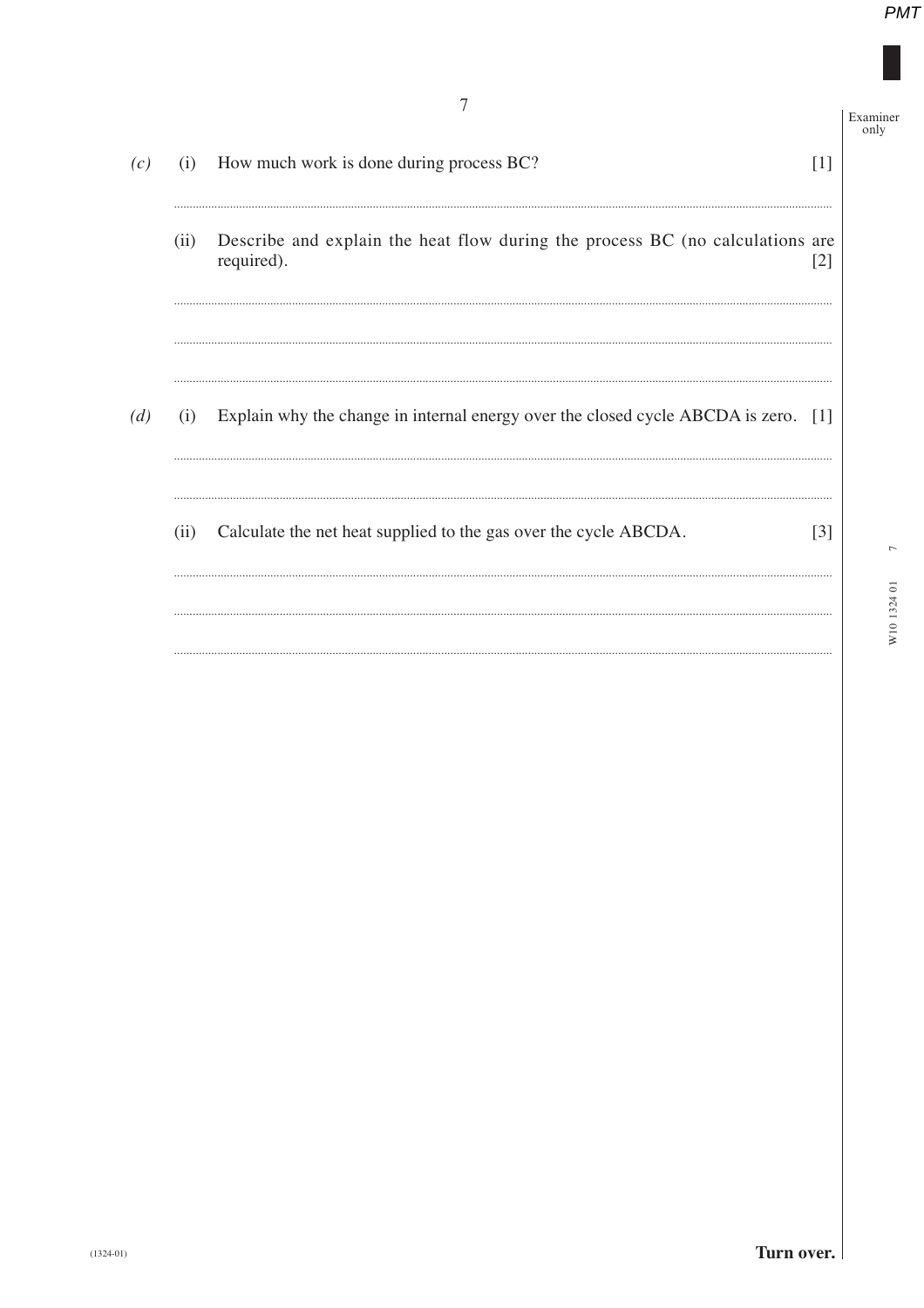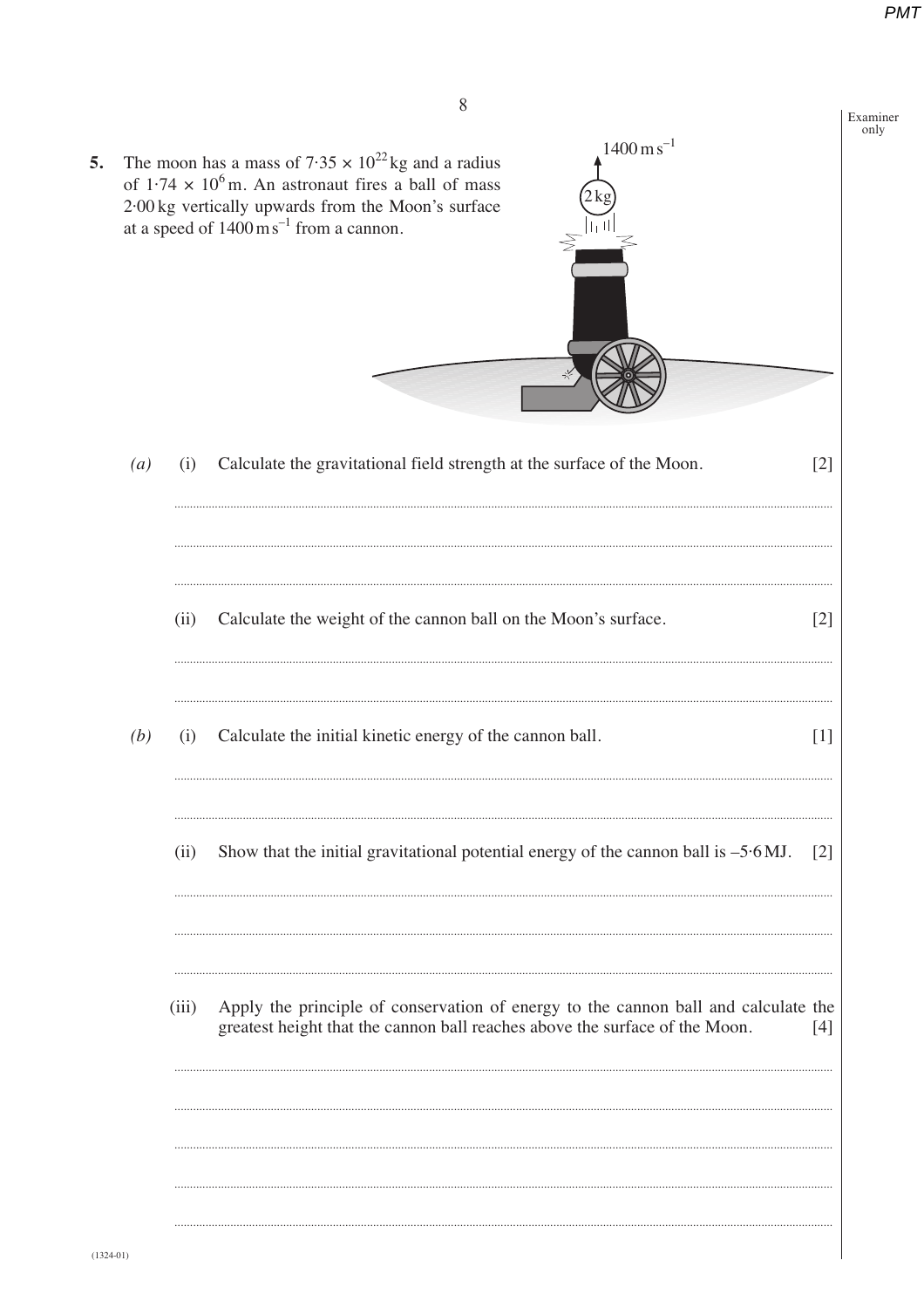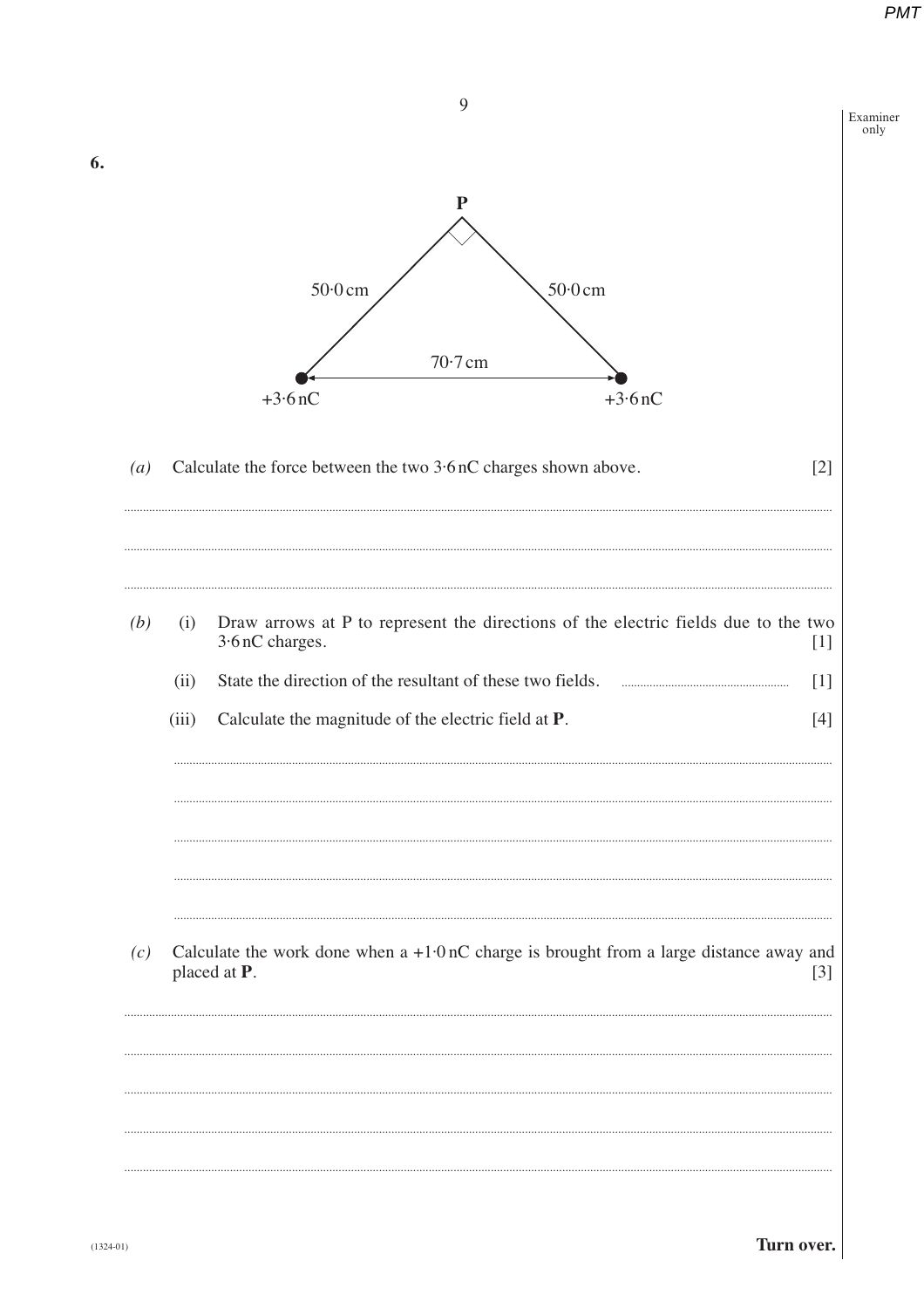Examiner only

7. The graphs below refer to the orbital speeds of objects in a spiral galaxy. The visible disk of the galaxy extends to about 35 000 light years from the centre. Explain briefly how such graphs are thought to give evidence for the existence of Dark Matter.

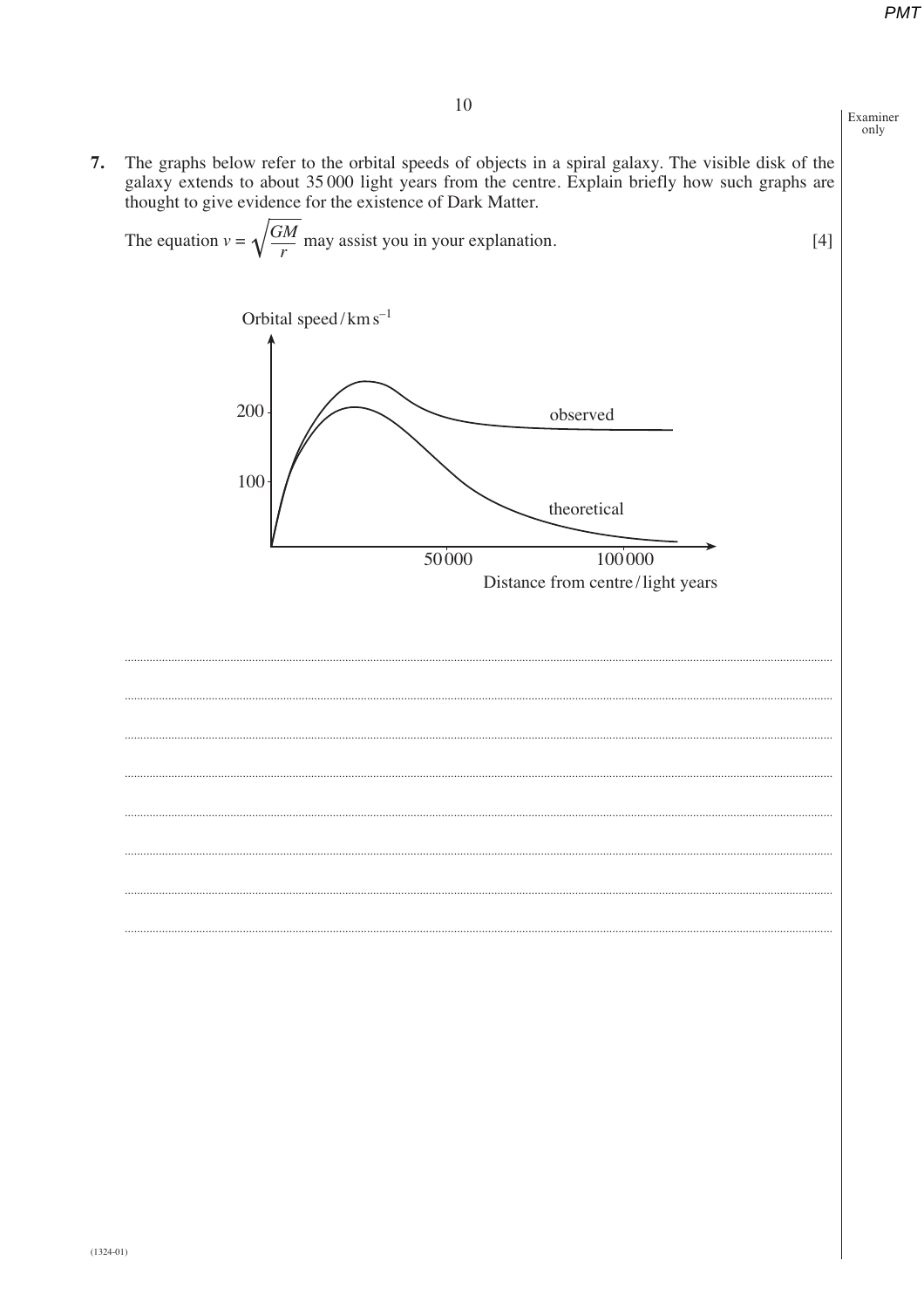## **BLANK PAGE**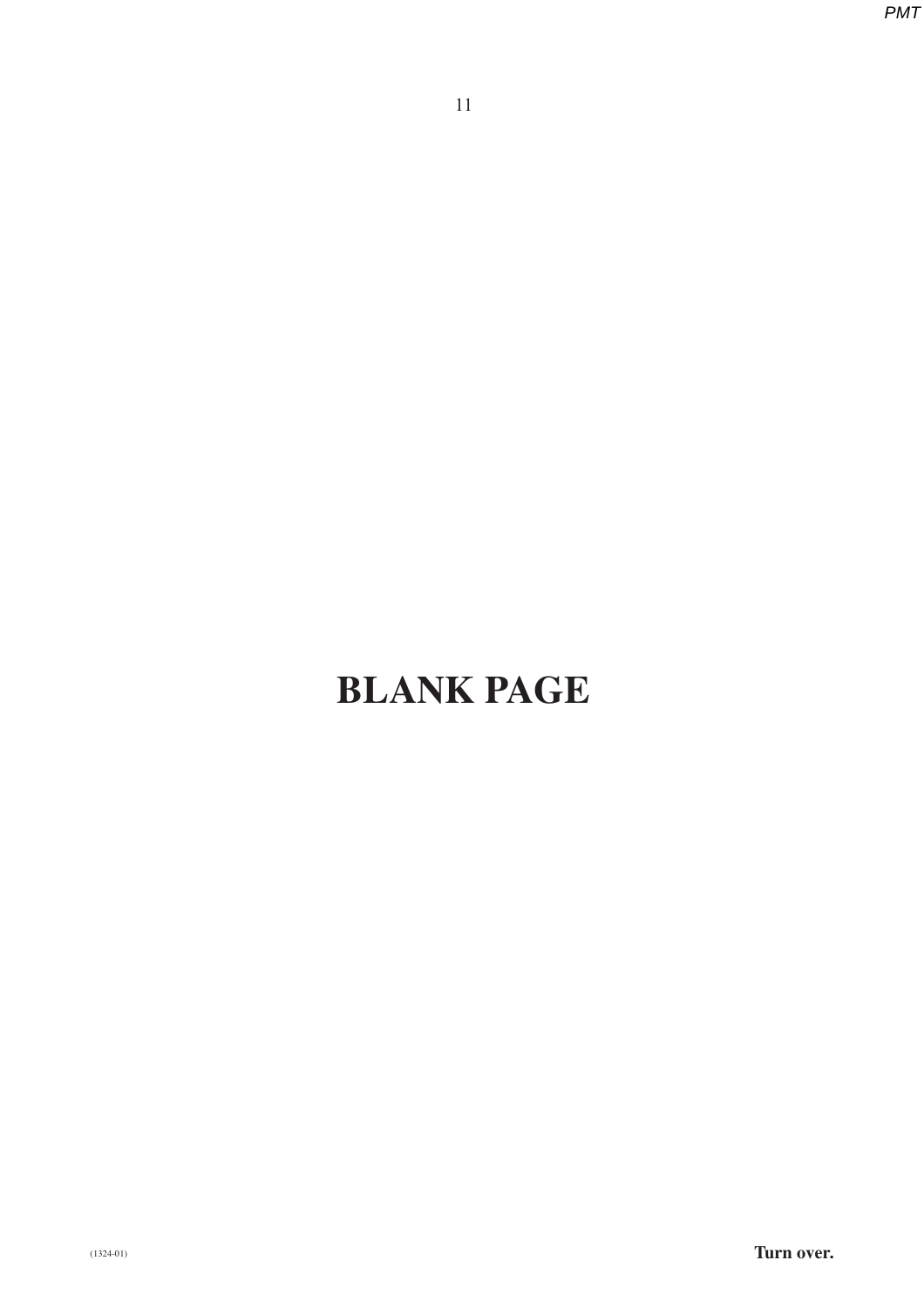Examiner only

8. In 2008, a brown dwarf star was discovered orbiting a larger star using the following data obtained from spectral observations of the larger star. The graph shows the large star's radial velocity versus time (here, radial velocity is the component of the star's velocity towards the Earth).

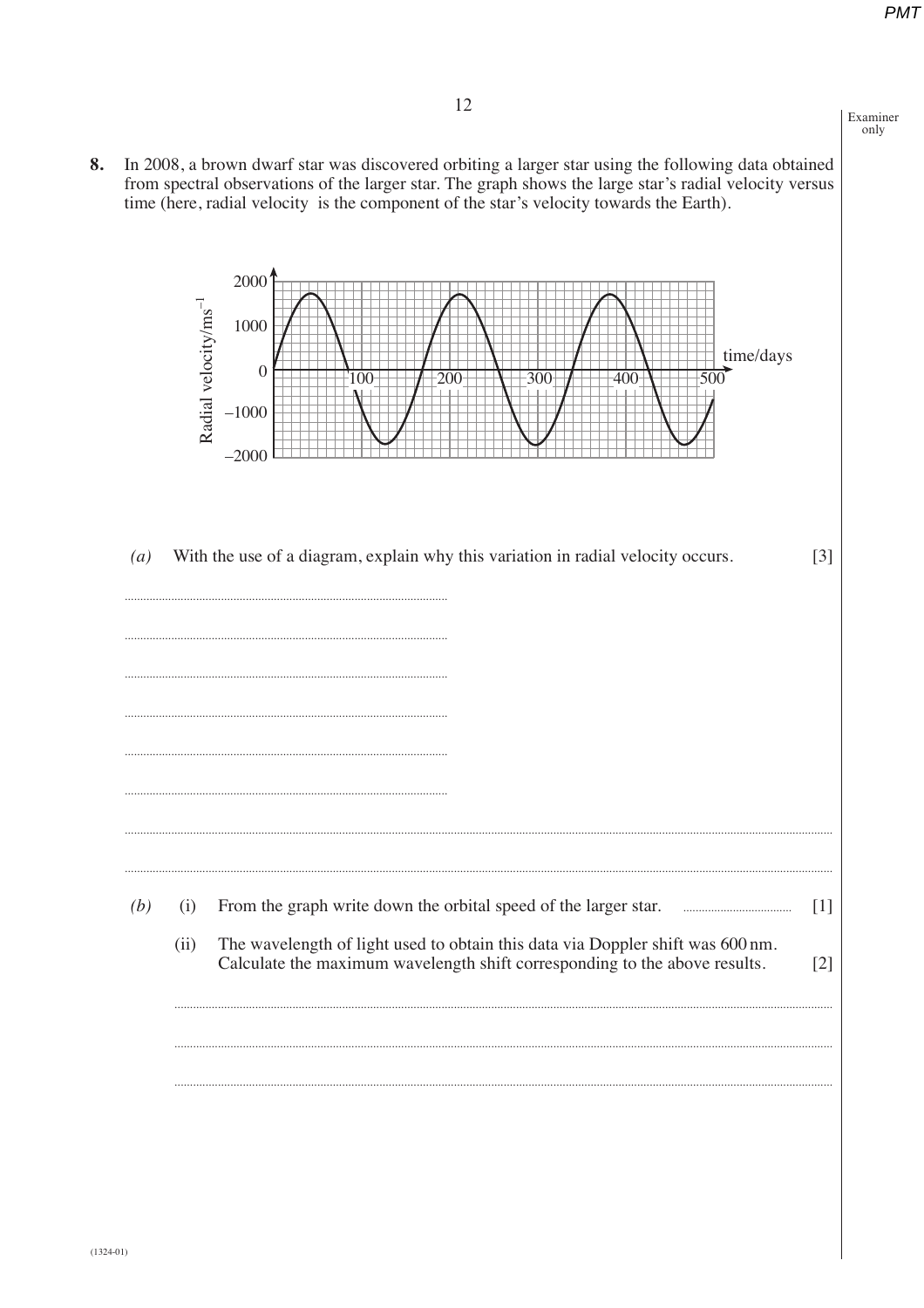Examiner only